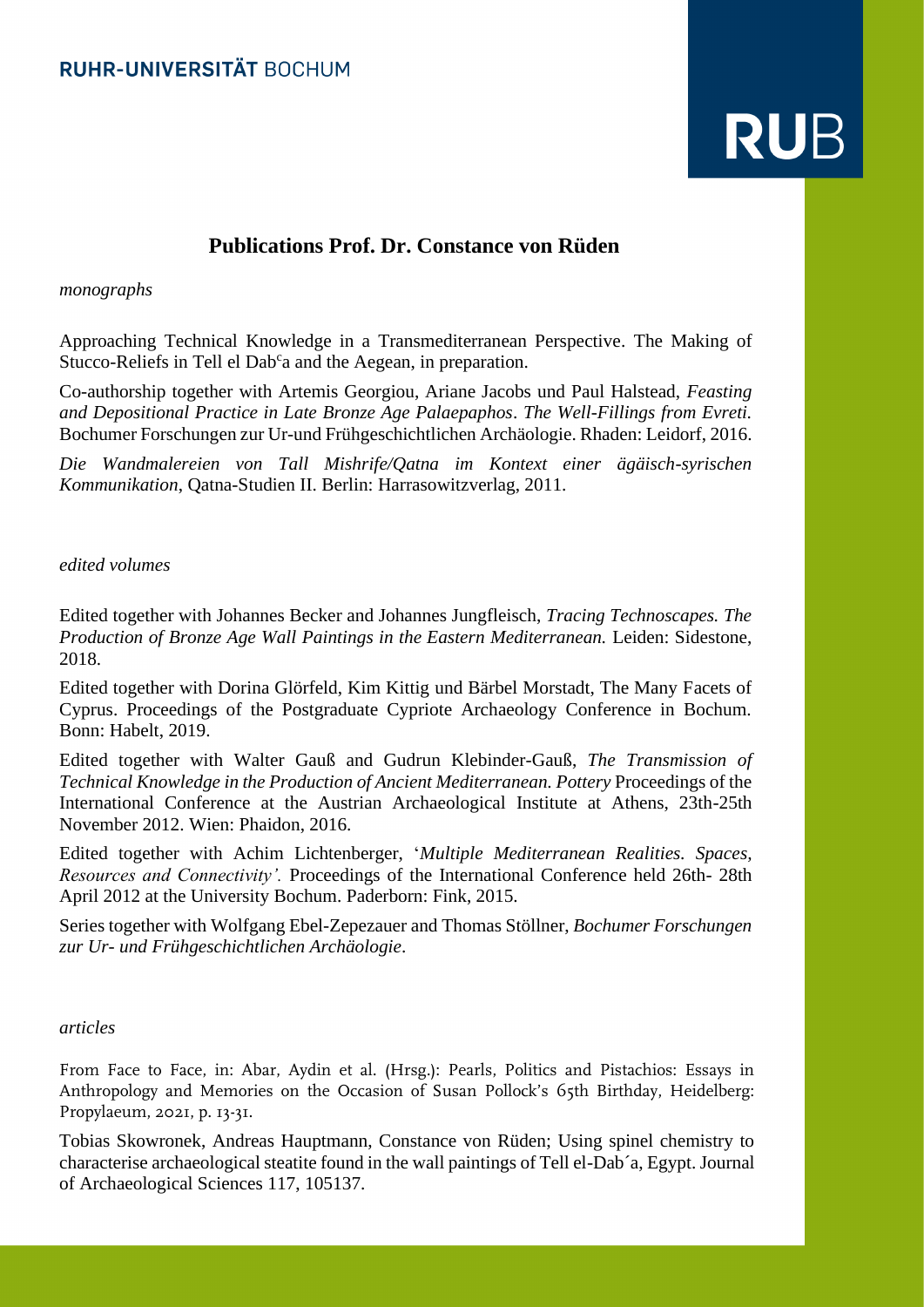Reconsidering the Alalakh Frescoes within their Levantine Context. In: Aslihan Yener et al. (ed.), *Alalakh and its Neighbours: Proceedings of th 15th Anniversary Symposium at the New Hatay Archaeological Museum, Antakya*. Ancient Near Eastern Studies. Leuven: 2020, 141- 170.

The Fish in the Bathtub. Evoking Memory through Post-Palatial Burial Practices. In: E. Borgna, I. Caloi, F. M. Carinci, R. Laffineur (eds), MNHMH/MNEME. Past and Memory in the Aegean Bronze Age. Liège, 2019, 395-404.

Landscapes of the Mediterraneaan world, in: Anne-Maria Wittke (ed.), The early Mediterranean world, 1200-600 BC. Leiden - Bosten: Brill, 2019, 21-25.

Co-authorship together with Manfred Bietak, Contact Points: Avaris und Pi-Ramesse. In: *Egypt and Greece.* Los Angeles: The Getty publications, 2018, 18-23.

"Minoan" and "Minoanizing" Paintings in the Eastern Mediterranean. In: *The Encyclopedia of Ancient History*. Hoboken: Wiley, 2018.

Co-authorship together with Johannes Becker, Johannes Jungfleisch, Introduction. Technical Perspective on Wall Paintings in the Eastern Mediterranean and Western Asia. In: Johannes Becker, Johannes Jungfleisch, Constance von Rüden (eds.), *Tracing Technoscapes. The Production of Bronze Age Wall Paintings in the Eastern Mediterranean.* Leiden: Sidestone, in print.

Co-authorship together with Tobias Skowronek, Between Common Craft Tradition and Deviation. The Making of Stucco Reliefs in the Eastern Mediterranean. In: Johannes Becker, Johannes Jungfleisch, Constance von Rüden (eds.), *Tracing Technoscapes. The Production of Bronze Age Wall Paintings in the Eastern Mediterranean.* Leiden: Sidestone, in print.

From mechanics to embodiment. Some theoretical considerations on techniques. In: Petra Eisenach, Thomas Stöllner, Arne Windler (eds.), *The RITaK (Raw Materials, Innovation, Technology of Ancient Cultures) conferences 2013–2014*. Bochum: Leidorf, 2017, 71-79.

Co-authorship together with Johannes Jungfleisch, Incorporating the Other: A Transcultural Perspective on some Wall Painting Fragments from Hattusha. In: A. Schachner (ed.), *Innovation versus Beharrung. Was macht den Unterschied des hethitischen Reichs im Anatolien des 2. Jahrtausends v. Chr.? Byzas 23.* 2017, 61-84.

Producing Aegeanness – An Innovation and Its Impact in Middle and Late Bronze Age Syria/Northern Levant. In: Stefan Burmeister and Reinhard Bernbeck (Eds.), *The Interplay of People and Technologies. Archaeological Case Studies on Innovation,* Berlin: Edition Topoi, 2017, 223-247.

Ins Meer gebettet. Einblicke in die nachpalastzeitlichen Bestattungssitten Kretas. In: Alexander Berner, Jan-Marc Henke, Achim Lichtenberger, Bärbel Morstadt, Anne Riedel (Hrsg.) *Das Mittelmeer und der Tod. Mediterrane Mobilität und Sepulkralkultur.* Paderborn: Fink/Schönigh, 2016, 447-472.

Co-authorship together with Thomas Stöllner, Erica Hanning, Joachim Lutz, Sabrina Kluwe, The Enmeshment of Eastern Alpine Mining Communities in the Bronze Age. From Economic Networks to Communities of Practice. In: Gabriele Körlin, Michael Prange, Thomas Stöllner, Ünsal Yalcin (Hrsg.), *From Bright Ores to Shiny Metals. Festschrift for Andreas Hauptmann on the Occasion of 40 Years Research in Archaeometallurgy and Archaeometry*. Bochum: Radhen, 2016, 75-108

Tracing Diversities in Eastern Mediterranean Wall Paintings, Mycenean Seminar 2014/2015, January 2015. *BICS* 59, 2016, 137-38.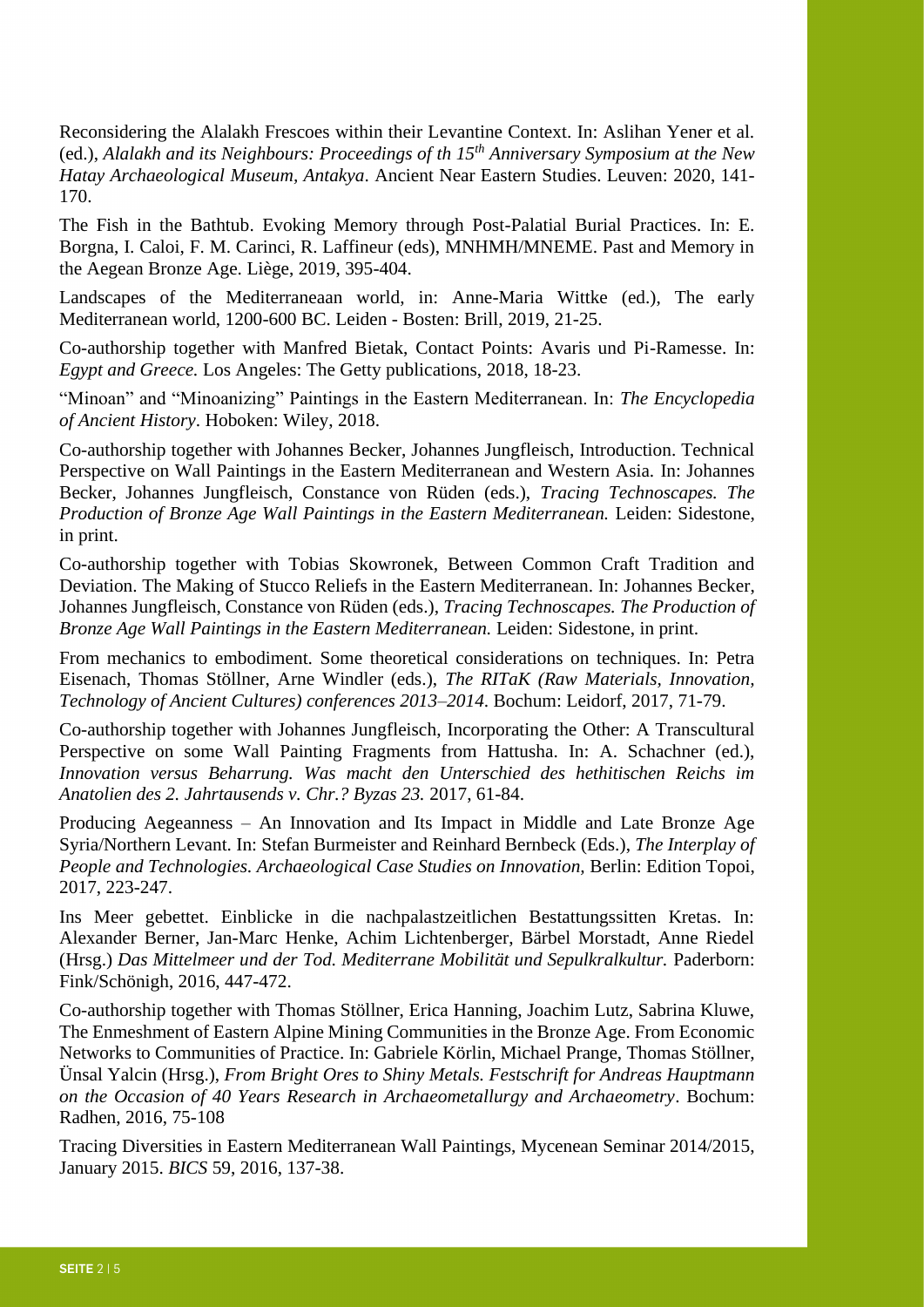Die Landschaften des Mittelmeerraumes. In: A.-M. Wittke, Frühgeschichte der Mittelmeerkulturen. *Der Neue Pauly,* Suppl. 10, 2015, 35-52.

Co-authorship together with Walter Gauß and Gudrun Klebinder-Gauß, Introduction, in: W. Gauß, G. Klebinder-Gauß, C. von Rüden (eds.) *The Transmission of Technical Knowledge in the Production of Ancient Mediterranean Pottery.* ÖJh Sonderschriften 54. Vienna: Phaidon, 2015, 7-16.

Approaching Ancient Techniques. Embodied Knowledge, Skill and Materiality. In: Walter Gauß, Gudrun Klebinder-Gauß and Constance von Rüden (eds.), *The Distribution of Technical Knowledge in the Production of Ancient Mediterranean Pottery*. Proceedings of the International Conference at the Austrian Archaeological Institute at Athens, 23th-25th November 2012. ÖJh Sonderschriften 54. Wien: Phaidon, 2015, 35-50.

Transmediterranean Knowledge and Minoan Style Reliefs in Tell el-Dab'a: An Attempt at Paradigm Shift, in: S. Cappel, U. Günkel-Maschek, Diamantis Panagiotopoulos (eds.), *Minoan Archaeology. Perspectives for the 21st Century*. Louvain, 2015, 355-366.

Co-authorship together with Achim Lichtenberger, Introduction. In: Achim Lichtenberg und Constance von Rüden (eds.), *Multiple Mediterranean Realities. Current Approaches to Spaces, Resources, and Connectivities*. Paderborn: Fink, 2015, 31-66.

Making the Way through the Sea. Experiencing Mediterranean Seascapes in the Second Millennium B.C.E. In: Achim Lichtenberg und Constance von Rüden (eds.), *Multiple Mediterranean Realities. Current Approaches to Spaces, Resources, and Connectivities* (Paderborn, 2015) 31-66.

Minoische Moderne, Thalassokratie und orientalische Despoten. Die Archäologie des östlichen Mittelmeerraums zwischen Orientalismus und Globalisierung. In: Tobias Kienlin, *Fremdheit – Perspektiven auf das Andere*. Bonn, 2015.

A Touch of Luxury from the Western Fringe of the Ancient World: The Aegean Impact on the Qatna Wall Paintings, in: Peter Pfälzner, Michel Al-Maqdissi (eds), *Qatna and the Networks of Bronze Age Globalism.* Wiesbaden: Harrasowitz, 2015, 249-264.

Synthesis compiled together with Susan Pollock, Reinhard Bernbeck, Carolin Jauß, Johannes Greger, Constance von Rüden, Stefan Schreiber, Entangled Discussions: Talking with Ian Hodder About His Book Entangled, Berlin, 14. December 201*. Forum Kritische Archäologie* 3, 2014, 156-161.

Again published by Ian Hodder within his book "Studies in Human-Thing Entanglement" (2016) in leicht veränderter Form erneut als "Chapter 9 Afterward: A response to My Critics" veröffentlicht (S.129-150).

Co-authorship together with Johannes Becker und Johannes Jungfleisch, From Small Fragments to Large Animals. A large-size Animal Fight in Tell el Dab<sup>c</sup>a. *Egypt & Levant* 2014, 149-166.

Co-authorship together with Manfred Bietak, Johannes Becker, Johannes Jungfleisch und Lyvia Morgan, The Tell el Dabca Wall Paintings Project. Preliminary Report 2011/2012. *Egypt & Levant* 2014, 131-148.

Beyond and East-West Dichotomy in Syrian and Levantine Wall Paintings. In: Brian Brown and Marian Feldman (eds.) *Critical Approaches to Near Eastern Art*. Berlin: DeGruyter, 2013.

Der Tigersprung ins Vergangene – ein Plädoyer für eine Kritische Archäologie. *Forum für kritische Archäologi*e, 2012<http://www.kritischearchaeologie.de/fka/article/view/9/9>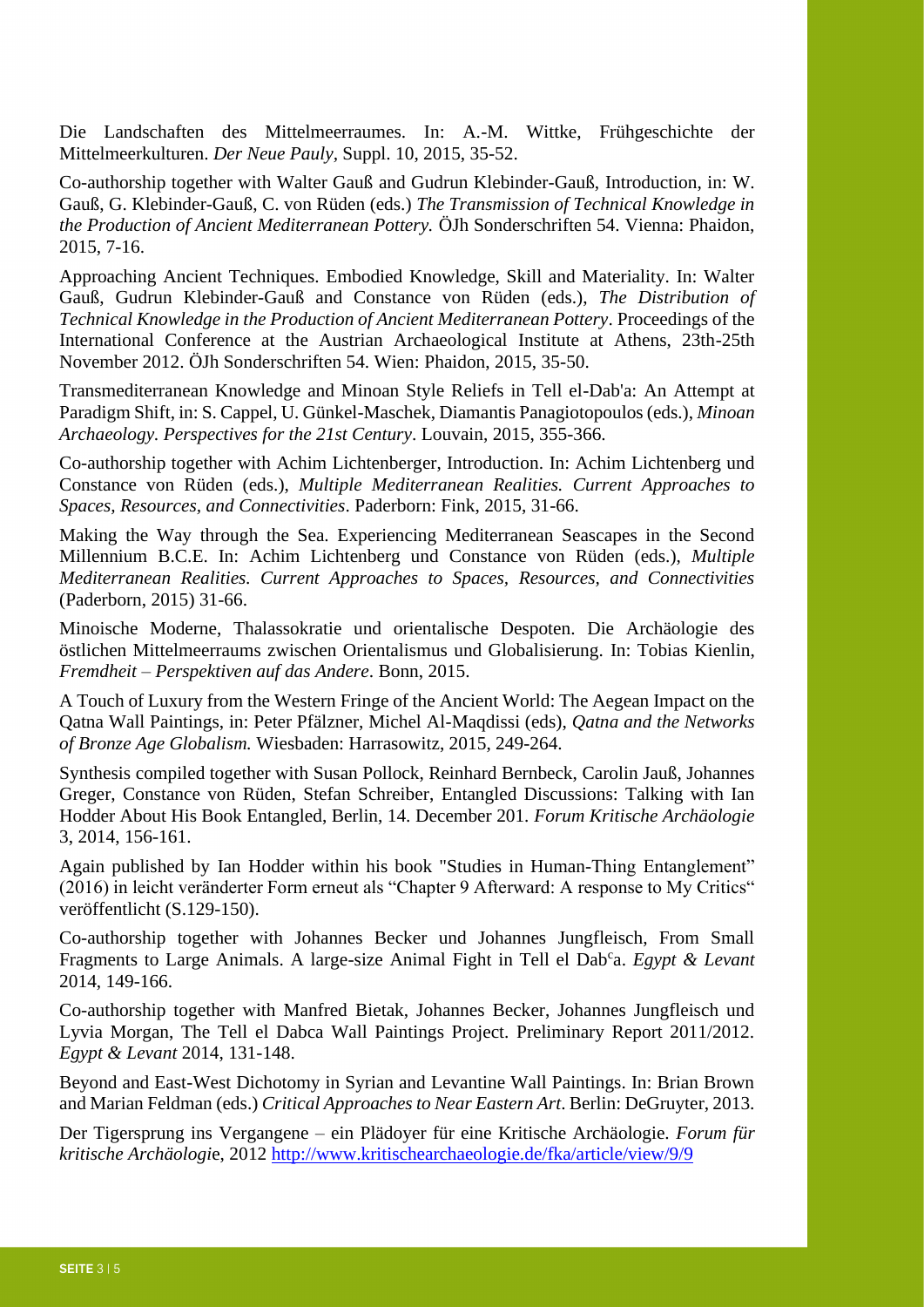Ein Hauch westlicher Luxus im Palast von Qatna, in: Schätze des Alten Syrien - Die Entdeckung des Königreichs Qatna, Ausstellungskatalog des Landesmuseums in Stuttgart. Stuttgard: Theiss, 2009, 176-181.

Collaboration in Peter Pfälzner, Between the Aegean and Syria: The Wall Paintings from the Royal Palace of Qatna, in: Dominik Bonatz, Rainer M. Czichon und F. Janoscha Kreppner (eds.), *Fundstellen. Gesammelte Schriften zur Archäologie und Geschichte Altvorderasiens ad honorem Hartmut Kühne*. Berlin 2008, 95-118.

Leben in der Planstadt- Enkomi, in: Zeit der Helden. Die "dunklen Jahrhunderte" Griechenlands 1200-700 v. Chr. Katalog des Badischen Landesmuseums Karlsruhe. Stuttgard: Theiss, 2008, 301-319.

Exchange of Goods and Ideas between Cyprus and Crete in the , Dark Ages'?. In: Manfred Bietak, Ernst Czerny (eds.), *The Synchronisation of Civilisation in the Eastern Mediterranean in the Second Millennium B.C. III,* Proceedings of the SCIEM 2000 – 2nd EuroConference, Vienna 28th May – 1st June 2003. Wien, 2007, 595-601.

Co-authorship with Marlies Heinz et al., Kamid el-Loz in the Beqa' a plain/Lebanon Excavations in 2001, 2002 and 2004. *Bulletin d' Archéologie et d' Architecture Lebanese* 8, 2004, 83-119.

Güteraustausch der frühdynastischen Stadtstaaten: Fernhandel und andere Deutungsmöglichkeiten, in: Marlies Heinz, Dominik Bonatz (eds.), *Der Garten Eden im dritten Jahrtausend. Freiburger Universitätsblätter* 156, Juni 2002, 142-51.

Can the Postdoc Speak? Ein Erfahrungsbericht aus den Grauzonen universitärer Drittmittelwelten. In: *die hochschule. Journal für Wissenschaft und Bildung* 2015 / 2, 129- 142.

#### *reviews*

Review of A. Bernard Knapp, Seafaring and Seafarers in the Bronze Age Eastern Mediterranean. Side-stone Press, Leiden 2018. Germania, in print.

Review of Broodbank, Cyprian: Die Geburt der mediterranen Welt. Von den Anfängen bis zum klassischen Zeitalter. München 2018. [ISBN 978-3-406-71369-9,](https://kvk.bibliothek.kit.edu/hylib-bin/kvk/nph-kvk2.cgi?maske=kvk-redesign&lang=de&title=KIT-Bibliothek%3A+Karlsruher+Virtueller+Katalog+KVK+%3A+Ergebnisanzeige&head=%2F%2Fkvk.bibliothek.kit.edu%2Fasset%2Fhtml%2Fhead.html&header=%2F%2Fkvk.bibliothek.kit.edu%2Fasset%2Fhtml%2Fheader.html&spacer=%2F%2Fkvk.bibliothek.kit.edu%2Fasset%2Fhtml%2Fspacer.html&footer=%2F%2Fkvk.bibliothek.kit.edu%2Fasset%2Fhtml%2Ffooter.html&css=none&input-charset=utf-8&ALL=&TI=&AU=&CI=&ST=&PY=&&SS=&PU=&VERBUENDE=&kataloge=SWB&kataloge=BVB&kataloge=NRW&kataloge=HEBIS&kataloge=HEBIS_RETRO&kataloge=KOBV_SOLR&kataloge=GBV&kataloge=DDB&kataloge=STABI_BERLIN&ref=direct&SB=978-3-406-71369-9) In: H-Soz-Kult, 31.08.2018, [<www.hsozkult.de/publicationreview/id/reb-27323>.](http://www.hsozkult.de/publicationreview/id/reb-27323)

Review Tobias Mühlenbruch, Baubefunde und Stratigraphie der Unterburg und des nordwestlichen Stadtgebiets (Kampagnen 1976 bis 1983). Teil 2: Die mykenische Nachpalastzeit. Wiesbaden: Reichert Verlag 2013, 448S, in Göttinger Forum für Altertumswissenschaften 17, 2014, 1241-1248.

#### *exhibition catalogue entries*

Co-authorship with Johannes Becker and Johannes Jungfleisch, Bull Leaping. In: *Egypt and Greece*. Los Angeles: The Getty publications, 2018, 56-58.

Co-authorship with Peter Pfälzner, The Wall Paintings of Qatna, in: Joan Aruz, Kim Benzel, Jean Evans (Ed.) *Beyond Babylon: Art, Trade, and Diplomacy in the Second Millennium, Catalogue of the Metropolitan Museum in New York*. New York, 2008.

Jenseits des reinen Gebrauchs – das Dekor zyprischer Keramik, in: Bärbel Morstadt – Anne Viola Siebert (eds.), *Zyprische Altertümer im Museum August Kestner*, Museum Kestnerianum 18. Hannover 2013, 82-85.